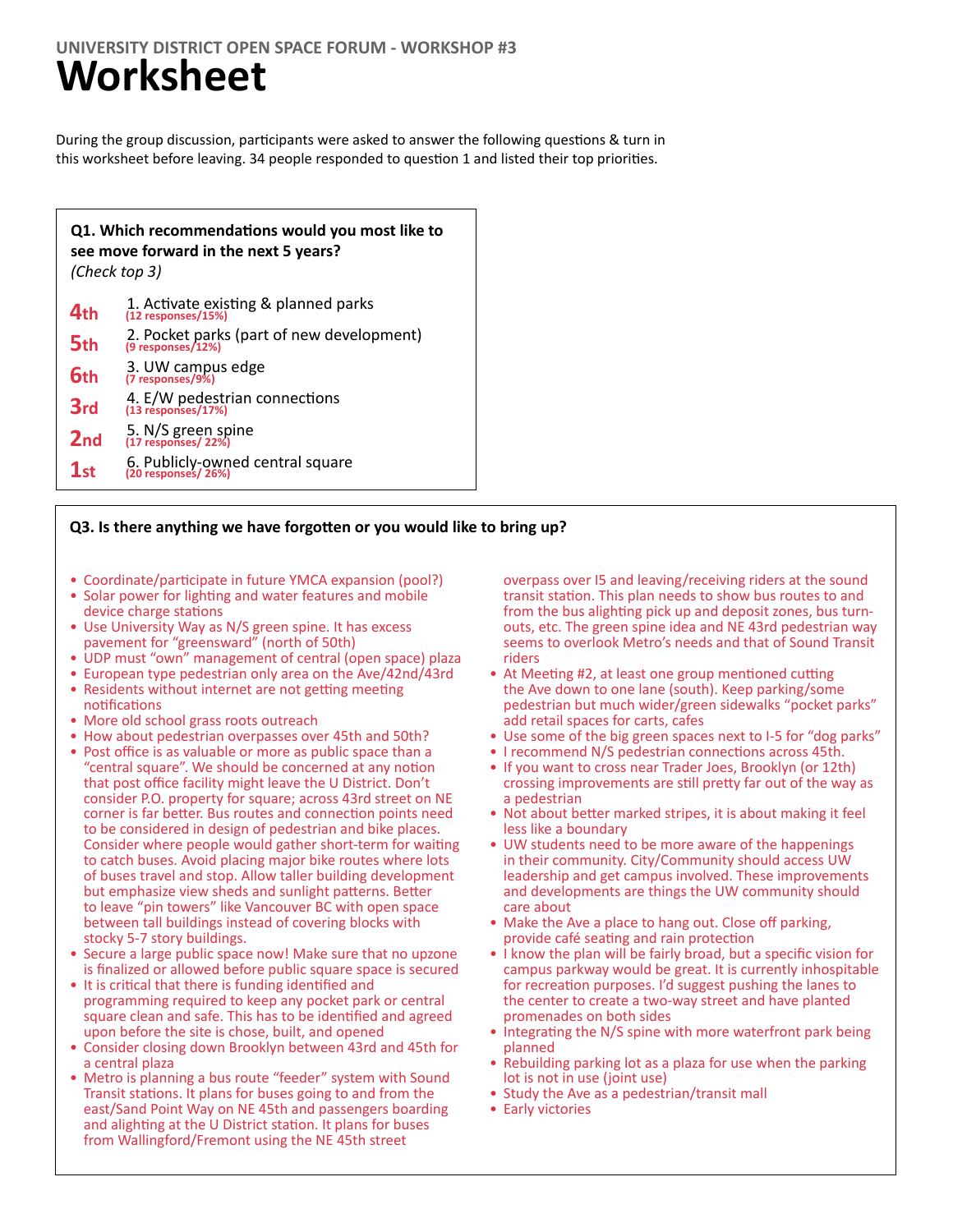### **Presentation Notes**

As the audience listened to presentations, they rated the proposals according to the Principles/Values & Functions/Activities expressed in earlier Public Workshops.

The following numbers were assigned to give an average rating: Great, high priority (2); Good, like to see happen (1); Okay, low priority (0); Bad idea (-1)

| <b>PROPOSALS</b> |                                                                                        | <b>AVG</b>           | <b>COMMENTS</b>                                                                                                                                                                                                                                                                                                                                                                                                                                                                                                                                                                                                                                                                                                           |
|------------------|----------------------------------------------------------------------------------------|----------------------|---------------------------------------------------------------------------------------------------------------------------------------------------------------------------------------------------------------------------------------------------------------------------------------------------------------------------------------------------------------------------------------------------------------------------------------------------------------------------------------------------------------------------------------------------------------------------------------------------------------------------------------------------------------------------------------------------------------------------|
| 1.               | Activate<br>existing &<br>planned<br>parks                                             | 1.15<br>Good<br>idea | • Love the park and plaza at University Heights<br>. Didn't even know about University playground-how about a wayfinding signage system?<br>• This should happen anyway! Shouldn't need to focus on it for growth of parks. Do like waterfront<br>expansions<br>• It makes sense to finish/improve what has already started and especially resources have already<br>been spend or allocated<br>• Of course it is important, but I am very disappointed with the delay of the park at SE quadrant of<br><b>University Heights</b><br>• University Playground utilized, staffed<br>• Improve, maintain, expand U playfield<br>• Need to invest in University Playground                                                    |
|                  | 2a. Create a<br>series of<br>pocket<br>parks as<br>part of new<br>development          | .86<br>Good<br>idea  | • Like private plazas, need more development<br>• Should be for north of 45th, not just north of 50th<br>• Good idea, either for new buildings of minimum size or to incentivize increased FAR<br>· Design elements: café seating, wifi, plazas: LOVE<br>• Great examples in your slides. Yes! Make it part of design guidelines soon! There is so much<br>development going on<br>• Good opportunity for early and continuing wins to make the open space better throughout the<br>neighborhood<br>• Would need to be well maintained and activated to avoid illicit activity<br>• Lighting, safety, staffed for clean and safe<br>• More parks                                                                          |
|                  | 2b. Provide<br>pocket<br>spaces to<br>support<br>residential<br>north of NE<br>50th St | .50<br>Okay<br>idea  | • Residential areas, less necessary<br>. I wasn't clear on what these would look like<br>• Factor in improvements. They will see as part of 5.b. Ave greenway<br>• Are these public or private? How will roof spaces be publically accessed?<br>. Why did we turn it from public to private? We originally identified lots of space as "new public<br>space". I want pocket parks, not private plazas<br>• Would need to be well maintained and activated to avoid illicit activity<br>• Clean and safe?<br>• As long as we keep front yard set back we don't need pocket parks. No buildings on edge of the<br>sidewalks.<br>• Use excess right of way in University Way for this<br>• In conjunction with redevelopment |
| 3.               | Improve<br>campus edge<br>along 15th<br>Ave NE                                         | 1.03<br>Good<br>idea | . New Burke design looks kinda ugly, but good to move it toward 15th<br>• Remove retaining wall, integrate retail to activate dead area<br>• Yes! Soften the edges! Engage UW with U district community<br>• Too little progress despite major talking point for decades. Better edge will make open space<br>along west edge of campus more effective<br>• Something more interesting than a retaining wall, level out the incline more as you head to<br>campus?<br>• Burke Museum only an example?<br>• Let UW pay for this<br>• This looks long overdue and long recognized as necessary                                                                                                                              |
|                  | 4a. Improve<br>streetscape<br>along NE<br>43rd Street                                  | 1.3<br>Good<br>idea  | • Very important!<br>• Slideshows of 43rd-15th should be all the way to Roosevelt<br>• Consult the University Temple, United Methodist Church. Its daycare depends on drop off/pick<br>up by its 43rd ramp<br>• How will this connect with plans for 15th edge?<br>• Looks good<br>• Trash bins in street                                                                                                                                                                                                                                                                                                                                                                                                                 |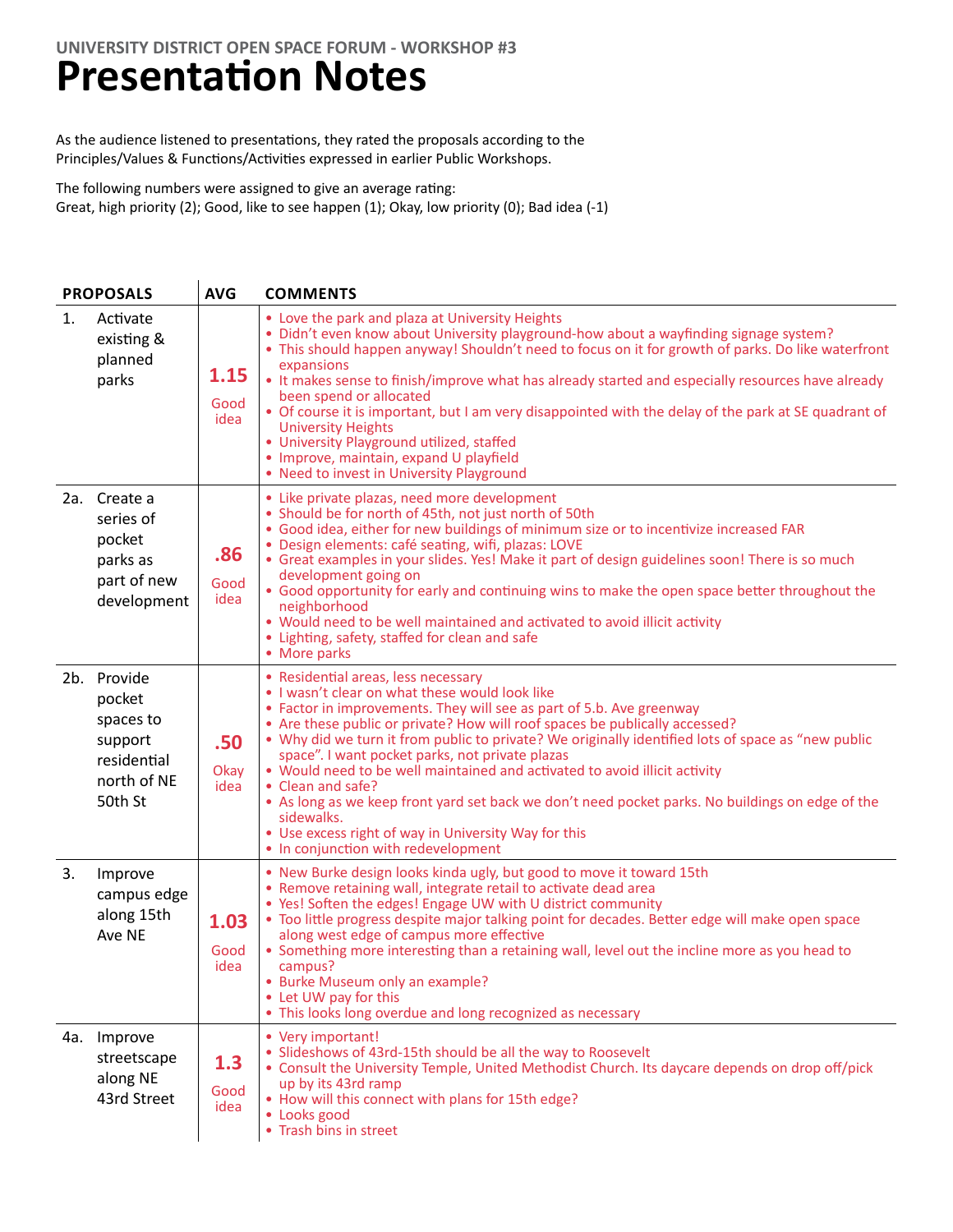### **UNIVERSITY DISTRICT OPEN SPACE FORUM - WORKSHOP #3 Presentation Notes (con't)**

| <b>PROPOSALS</b> |                                                                                      | <b>AVG</b>            | <b>COMMENTS</b>                                                                                                                                                                                                                                                                                                                                                                                                                                                                                                                                                                                                                                                                                                                                                                                                                                                                       |
|------------------|--------------------------------------------------------------------------------------|-----------------------|---------------------------------------------------------------------------------------------------------------------------------------------------------------------------------------------------------------------------------------------------------------------------------------------------------------------------------------------------------------------------------------------------------------------------------------------------------------------------------------------------------------------------------------------------------------------------------------------------------------------------------------------------------------------------------------------------------------------------------------------------------------------------------------------------------------------------------------------------------------------------------------|
|                  | 4b. Add mid-<br>block pass-<br>throughs                                              | 1.14<br>Good<br>idea  | • Walkable! Safety! Nicer alleys!<br>• Might be good on a couple blocks, but probably not going to happen very widely<br>• Not necessary, but could be done though incentives for higher density during redevelopment<br>• Important to escape traffic noise and have quiet cage-type places to work, study, or play<br>• Activate alleys, that would be great<br>• Factor in improvements.<br>• In select areas with higher projected pedestrian traffic would be a higher priority<br>• How can this be enforced on these private areas?<br>. Would make U district more walkable, but would we have same safety/trash issues as alleys?<br>• Time lights for slower speeds<br>• This is critical--space must be well designed                                                                                                                                                      |
|                  | 5a. Improve<br>streetscape<br>along<br>Brooklyn Ave<br><b>NE</b>                     | 1.14<br>Good<br>idea  | • Farmer's market in street is a great idea!<br>• How about closing it to through-traffic permanently? No driveways there<br>• I like the idea of a weekday farmers market<br>• Close down Broadway between 45th and 43rd for plaza<br>• Especially if it has a direct connection to the Central Public Square<br>• Yeah to farmers market and festivals!<br>. Why wouldn't University Way remain the festival street? The current farmers market and street<br>fair are successful<br>• Street is wide north of 50th so cars go fast. Widening sidewalks would help.<br>• Trash bins in street<br>• Think about U district mobility plan first<br>• Take parking spaces for wider sidewalks and raingardens                                                                                                                                                                          |
|                  | 5b. Implement<br>12th Ave<br>Greenway                                                | .93<br>Good<br>idea   | $\bullet$ Yes!<br>• Need a connection to the Burke<br>• I'm not clear on the plan here but I am strongly in favor of better 45th crossing<br>. Need to integrate with public plaza, like Pine Street by the West Lake Park<br>• Consider bike route on Brooklyn Ave NE as well. Combination of 12th and Brooklyn can be basis<br>of N-S green Spine<br>• Don't do 1/2 way then don't finish<br>• Play street could be fun--needs champion                                                                                                                                                                                                                                                                                                                                                                                                                                             |
|                  | 6a. Develop a<br>publicly-<br>owned<br>central<br>square                             | 1.59<br>Great<br>idea | • Need management! Like the rail sight and the idea of a festival street<br>• Continued on the Ave<br>• Very much depends on the design<br>. So many issues around safety and security--no good local examples where this kind of space is a<br><b>SUCCESS</b><br>• Be bolder!<br>• Best located at, above, or directly adjacent to the light rail station<br>• Can it connect the Ave with Brooklyn or sit in between?<br>• Yes<br>• Food service rules? Outdoor food<br>• Keep this as a high priority/connect to Ave via mid block pass thru                                                                                                                                                                                                                                                                                                                                       |
|                  | 6b. Locate<br>central<br>square at the<br>intersection<br>of NE 43rd St<br>& the Ave | 1.43<br>Good<br>idea  | • Active edges<br>• Good spot, Post Office may be most likely<br>• Yes! Such a great way to enter the U District community.<br>• Would want to look at the designs for the different alternatives<br>. If we have to do this, make sure it is on the Ave<br>• Central Square yes-but still want to explore designs that integrate some open public space<br>. Not sure where the central square should be located yet but needs to be large enough to be a<br>real public square--not just an oversized "pocket park"<br>• Better to site this east toward 15th Ave NE. Don't locate a large square at LRT station. This site<br>should be build up<br>• Very important<br>• NE corner preferred (connection light rail and Ave)<br>• Yes!<br>• Location within 500' of U station<br>• Place a police lafe lot office at square/place for "bike cops" to take a break and get repairs |